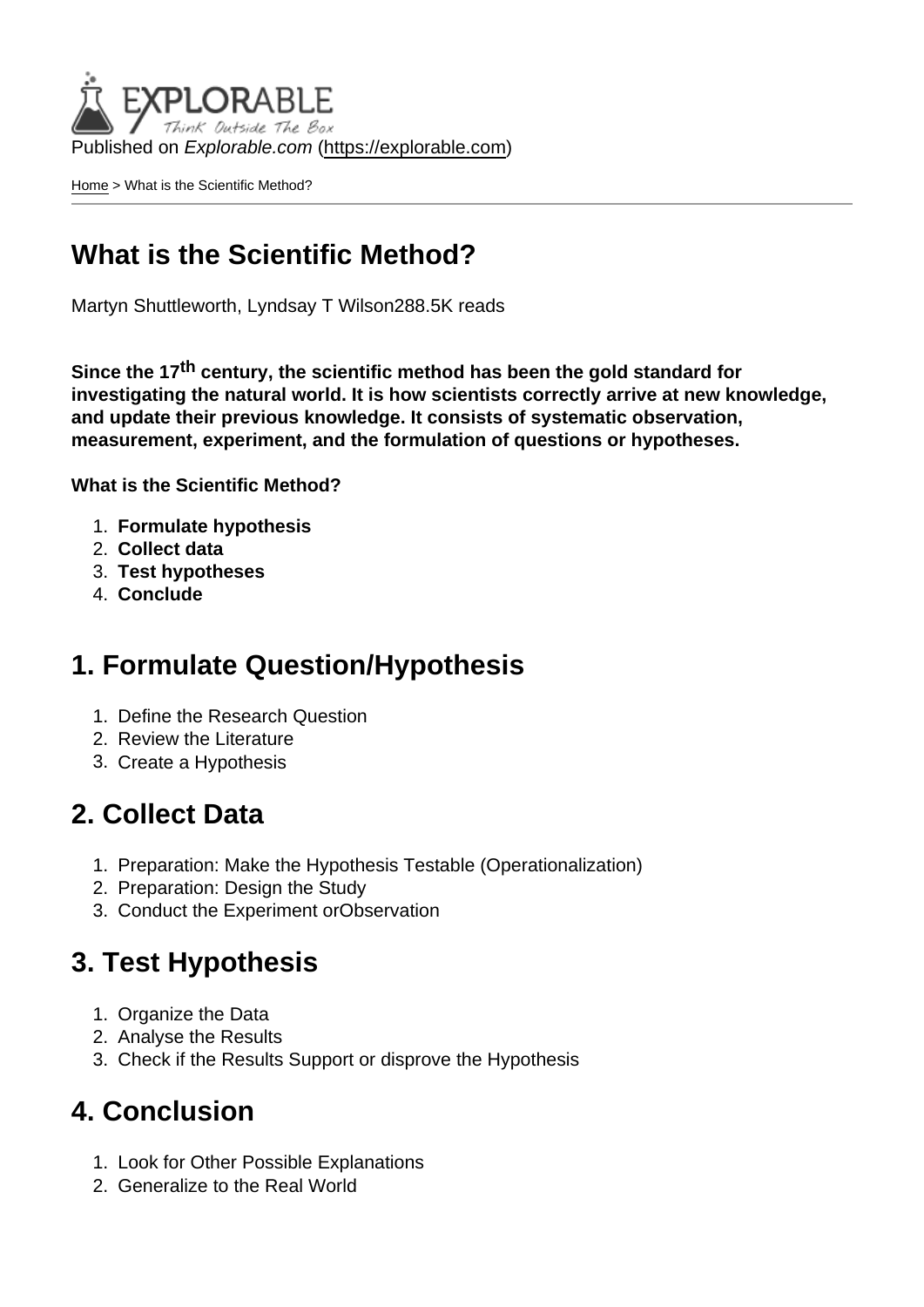3. Suggestions to Further Research



What is the best way to uncover objective truths about the world we live in?

Why do we accept some ideas as objective fact while others are more up for debate?

#### **The answer is the scientific method.**

Imagine that you are living in the 1600s, and wonder why you sometimes see maggots in decaying food. Where do they come from?

You may ask around and discover that the experts of the day believe living organisms sometimes emerge from inanimate materials. In fact, this theory, called "spontaneous generation", was popular for around 2000 years, and famously expounded by Aristotle. However, it was wrong.

It was not till 1859 that Louis Pasteur's important experiment disproved this theory and paved the way for a better one, the theory of "biogenesis", which is still subscribed to today.

Simply making an observation and formulating a possible explanation is not scientific.

Instead, the scientific method is a comprehensive process that ensures that scientists have the best chance of arriving at the objective truth about a phenomenon. Pasteur had a question, formulated a hypothesis, devised a sound experiment to test it, then applied logic to interpret his results.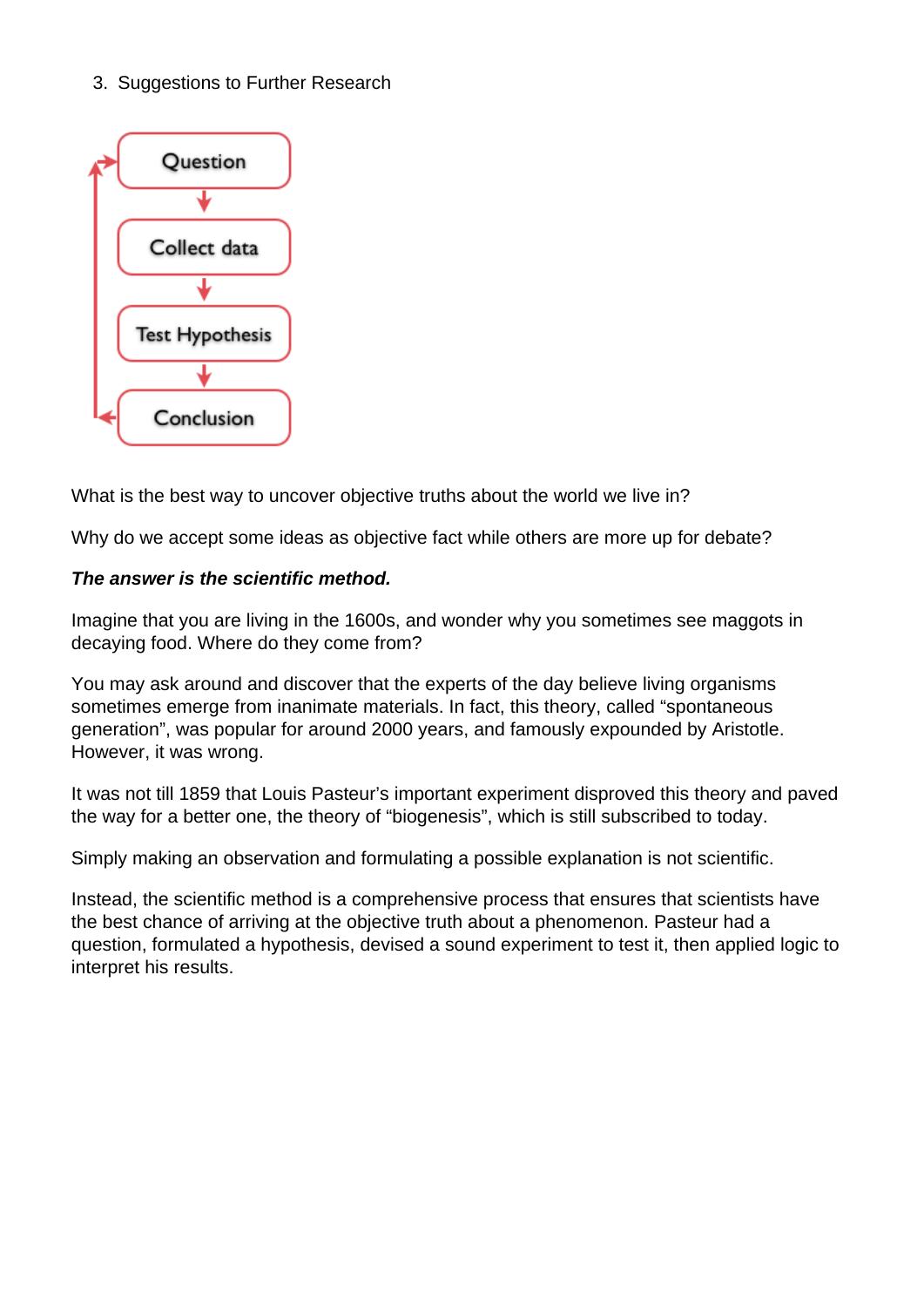## Empirical vs. Rational

How do you know that the sky is blue?

Because you can see it!

Observation is humankind's most natural method of gathering data about the world, and we do this via sensory experience, for example sight.

Empirical observation is the gathering of data using only information that is directly or indirectly available to our senses.

Empirical observation is the foundation of any experiment, and so forms a crucial part of the scientific method.

What characterizes empirical evidence is that it uses objective observable data, as opposed to opinion or anecdote, to concisely answer a research question. Empirical evidence is always the same, regardless of who the observer is. For example, anybody can look at a thermometer and observe that it reads 10 °C, but many different observers may stand in a room and claim it's "very cold" or "only somewhat cold." The former is an empirical observation, the latter is simply opinion.

Science relies heavily on observation and [measurement](https://explorable.com/scientific-measurements) [1], and the vast majority of research involves some type of practical [experimentation](https://explorable.com/experimental-research) [2].

This can be anything from measuring the Doppler Shift of a distant galaxy to handing out [questionnaires](https://explorable.com/survey-research-design) [3] in a shopping center and observing the kinds of responses you get.

The kind of knowledge you arrive at this way is termed a posteriori, meaning it's gained after experience.

In contrast, a different kind of knowledge is a priori, which means it comes before, or independent of any observation.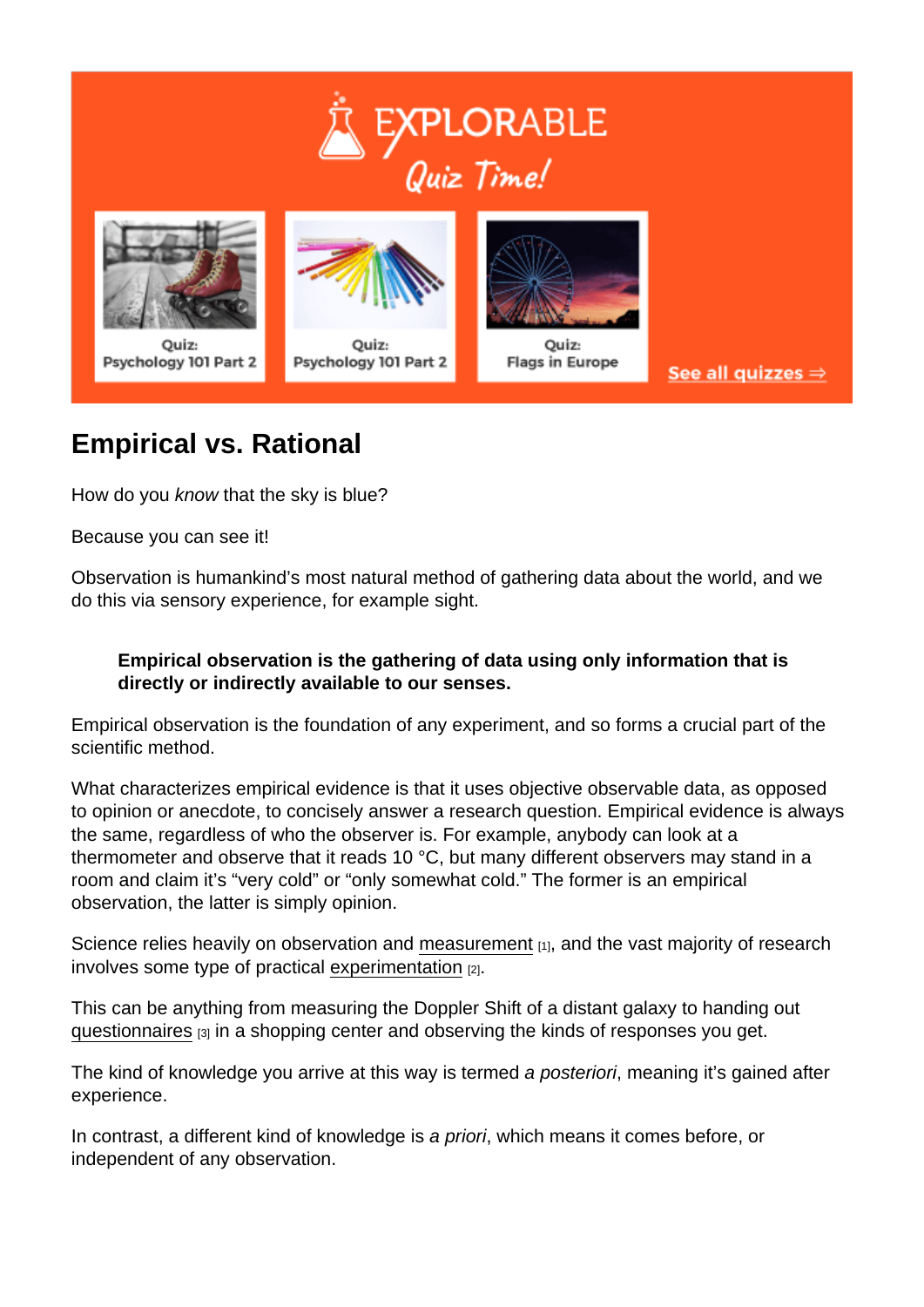#### **The rationalist approach to gathering knowledge says that truth can be found by reasoning and argument alone.**

Such knowledge is inductive and developed from first principles. Though this approach to gaining knowledge is invaluable, it is empirical research and the rigors of the scientific method that are most expected in true scientific research.

### **Induction vs. Deduction**

The scientific method doesn't end after the results are obtained. Collecting, analyzing, interpreting and integrating data is part of the process.

In other words, how can the findings be related to what is already known?

The logic behind research design is the framework that allows us to make meaning of the results we've observed. Scientists must pay careful attention to the reasoning behind their methods if they wish to make meaningful analyses of results. There are two main methods of reasoning:

**Deductive: Ending up at a conclusion based on the inherent logic of an argument. Moves from the more general to the more specific.**

**Inductive: Ending up at a conclusion based on a set of observations. The conclusion can be either more or less probable, based on the strength of the evidence. More evidence can always be gathered. Moves from the more specific to the more general.**

You may notice that the first corresponds to a rational approach, and the second to an empirical approach.

Consider deductive reasoning and the following argument:

- All men are mortal.
- Sherlock Holmes is a man.
- Therefore, Sherlock Holmes is mortal.

Provided that each premise above is true, we know for certain that the conclusion is true. This has nothing to do with our knowledge of men, or Sherlock Holmes. We simply need to look at the inherent logic of the argument to see that the conclusion is true.

Consider another example. When Sherlock Holmes gathers clues about a mystery, he may form a theory about what happened. Though he can never *prove* his theory, the more clues he has and the stronger his evidence, the more probable his theory is likely to be. He is using inductive reasoning.

Now, because scientific research favors empirical evidence and the scientific method, it also favors inductive reasoning. This means that whenever research is conducted, it never proves or disproves something once and for all, but only adds evidence in support of an inductive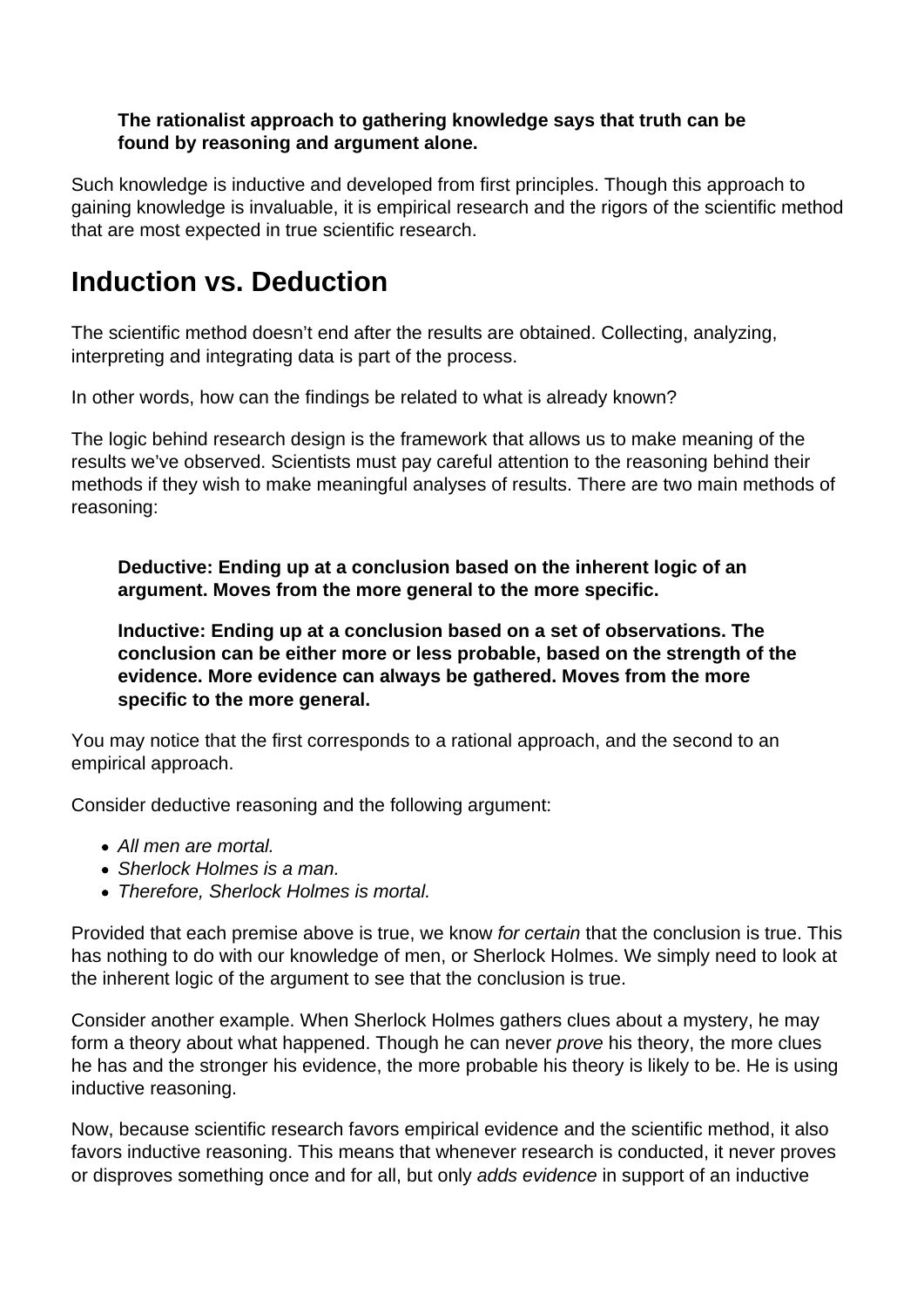argument. The stronger our specific evidence, the stronger generalizations we can make.

This process of [induction](https://explorable.com/inductive-reasoning)  $[4]$  and [generalization](https://explorable.com/what-is-generalization)  $[5]$  allows scientists to make predictions about how they think that something should behave, and [design an experiment](https://explorable.com/design-of-experiment) [6] to test it.

## The Scientific Method Relies on Data

The scientific method formalizes its observation by taking [measurement](https://explorable.com/scientific-measurements) [1]s, analyzing the results, then feeding these findings back into theories of what we know about the world. There are two major kinds of data: [quantitative](https://explorable.com/quantitative-research-design)  $[7]$  and [qualitative](https://explorable.com/qualitative-research-design)  $[8]$ .

Quantitative data measures an aspect of the real world in quantifiable terms, i.e. numbers. Qualitative data observes the qualities of natural phenomena, such as opinions and motivations.

For example, opinions about the beauty of a particular human face is qualitative data, while data about the distance in millimeters between various facial features is quantitative.

Quantitative measurements are generally associated with what are known as 'hard' sciences, such as physics, chemistry and astronomy. They can be gained through [experimentation](https://explorable.com/conducting-an-experiment) [9] or through observation.

For Example:

- At the end of the experiment, 50% of the bacteria in the sample treated with penicillin were left alive.
- The experiment showed that the moon is 384403 km away from the earth.
- The pH of the solution was 7.1.

As a rule of thumb, a quantitative measurement usually has an SI or SI derived unit. Percentages and numbers fall into this category.

Qualitative measurements are more associated with 'softer' or social sciences. However, such data can undergo numerical manipulation or scaling to transform it into quantitative data.

As an example, a social scientist may open-endedly interview drug addicts in a series of case studies to give a deeper understanding of their day to day lives. The data gathered gives a richer knowledge of the aspects of drug use that numbers may not be able to capture.

For Example:

- The researcher noted recurrent themes of alienation in subjects' responses.
- Participants had an external locus of control and a generally pessimistic outlook.

However, if the social scientist performs some sort of [manipulation](https://explorable.com/independent-variable) [10] on this data, such as devising a numerical scale to assess pessimism via response to specific questions, then he generates quantitative results.

For Example:

On average, the subjects showed an anxiety level of four.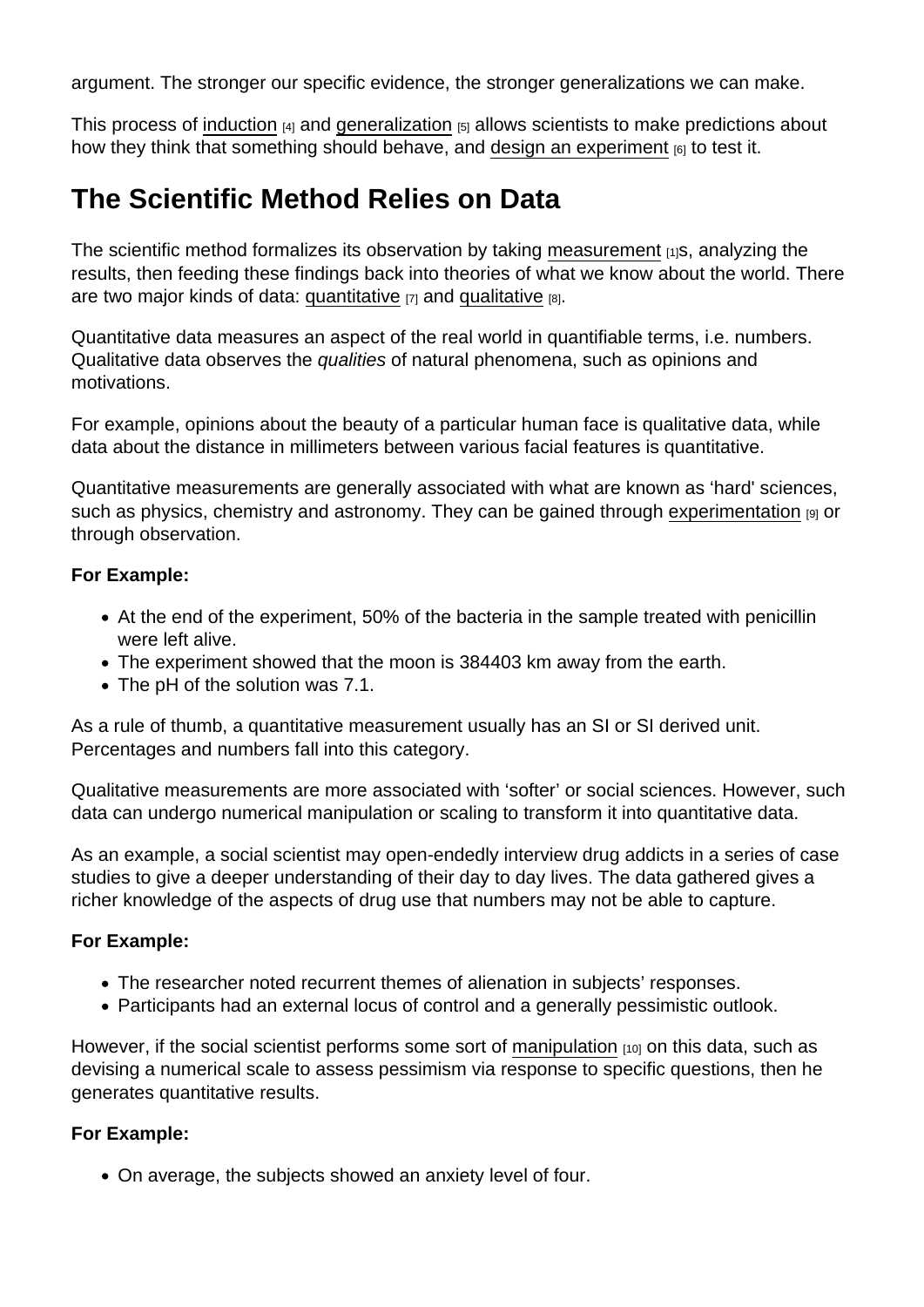91% of respondents stated that they preferred Hershey bars.

Measuring anxiety, preference, pain and aggression on scales are some examples of qualitative concepts measured quantitatively.

Both types of data are extremely important for understanding the world around us and the majority of scientists use both types of data.

A medical researcher might [design experiments](https://explorable.com/design-of-experiment)  $[6]$  to test the effectiveness of a drug, using a [placebo](https://explorable.com/placebo-effect) [11] to contrast. However, she might also perform in depth case studies on a few of the subjects to assess their personal experiences taking the medication.

Qualitative research can go hand in hand with quantitative, for example a qualitative study can later suggest research questions for further quantitative research, or vice versa.

# Systematic and Methodical

Scientists are conservative in how they approach results and they are naturally skeptical.

It takes more than one [experiment](https://explorable.com/experimental-research)  $[2]$  to change the way they think, however convincing the headlines are, and any results must be retested and [repeated](https://explorable.com/reproducibility)  $_{112}$  until a solid body of evidence is built up. This process ensures that researchers do not make mistakes or purposefully manipulate evidence.

Over time, the scientific method can improve on even the most accepted theories, or bring into being completely new ones. This is called a [paradigm shift](https://explorable.com/paradigm-shift) [13], and is an integral part of the scientific method. Most groundbreaking research, such as Einstein's Relativity or [Mendel's](https://explorable.com/law-of-segregation)  [Genetics](https://explorable.com/law-of-segregation) [14], causes a titanic shift in the prevailing scientific thought.